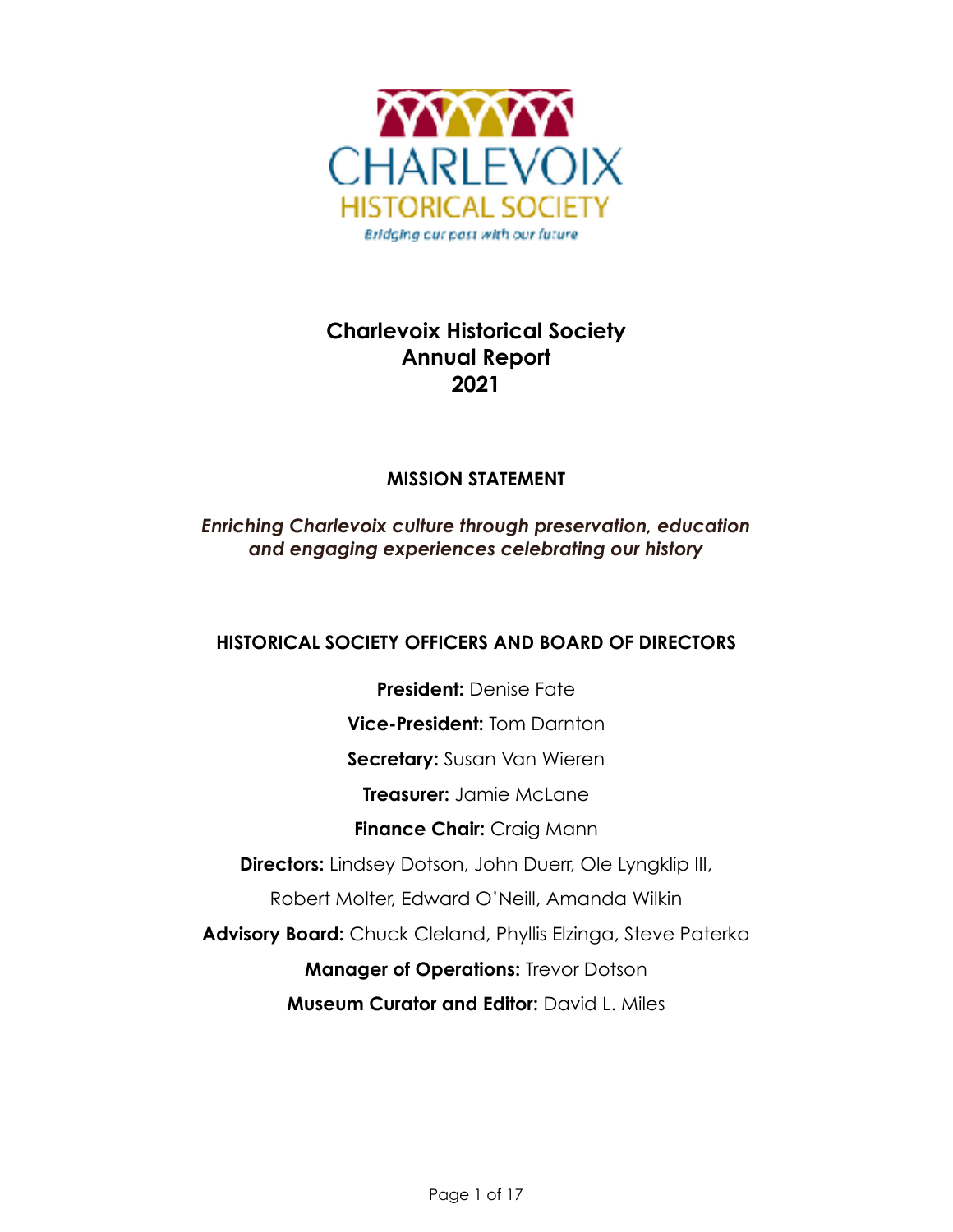Given that 2021 remained a year with challenges emanating from the on-going pandemic with new variants popping up periodically, the Society was able to realize a number of successes throughout the year.

Last year we committed to be more diverse and inclusive in our programming, and we started early in the year doing just that, focusing on the history of Indigenous people of the area. The most lasting and visible project is signage on the Pine River channel with an overview of the history spanning a period of 12,000 years, up to the present. What a rewarding experience this was for all who participated! Members of area tribes joined with us to support and provide invaluable contributions to the initiative, which included a number of outstanding events. We are extremely grateful for their guidance and participation, and owe a particular debt of gratitude to Jessica Dominic, Sammie Dyal, Eric Hemenway and Sandra Witherspoon for their essential assistance. We hope that this successful collaboration, a landmark project for the Society, will pave the way for future opportunities to share the stories and first-hand voices of the Charlevoix area's Indigenous peoples.

The Cultural Corridor event "How Pine River Became Charlevoix" on July 31 at Charlevoix Public Library featured Indigenous culture along with the story of Father Pierre Francois Xavier de Charlevoix passing by the area 300 years ago, and was very well received.

Based on demand, we ordered the second printing of *Boulders: The Life and Creations of Earl A. Young in Charlevoix, Michigan,* and sales continued to be strong*.*  The book was recognized with a second award: a Historical Society of Michigan's State History Award.

I am pleased that a team of volunteers, staff and board members are making good progress getting our photo collection organized, with the support of a grant received from C3F to fund archival materials and a part-time employee.

With the book sales, the generosity of our members and patrons, the return of events at the depot and groups coming to tour Charlevoix, our revenues returned to levels prior to the pandemic.

In November, the Society was very honored to be named the recipient of the Crooked Tree Arts Council's eddi Award for Arts & Cultural Organization.

Over the course of the second half of the year, the long-planned renovation of the 2nd floor of the Harsha House was completed. Much of the original plaster and flooring from the 1940s and earlier was removed, repaired or replaced making a beautiful workspace for our staff and storage area for artifacts.

I want to thank the Society board for their devotion and leadership, and staff for their professionalism and dedication.

Denise Fate, President





Unveiling the new sign in October Crooked Tree Arts Council eddi Award winners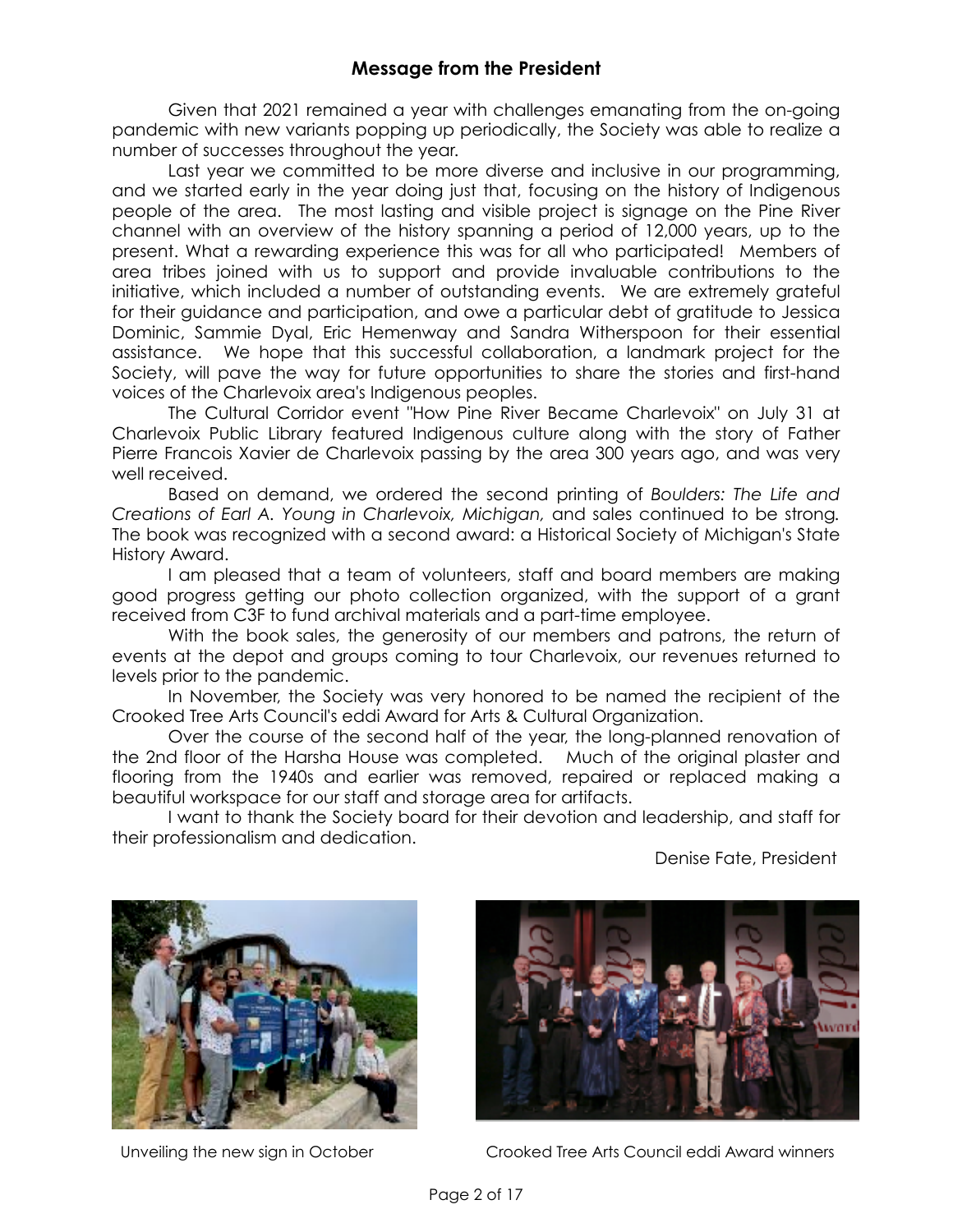Just like in recent years, there was much renovation work planned for the Harsha House in 2021. The main project consisted of renovating the south half of the second floor of the Harsha House into better office, work, and collection storage space. In order for the contractors to begin, the Society's collection of objects and ephemera had to be moved. In January board member Ole Lyngklip and I began the task of organizing, boxing, and labeling objects. From January to March I relocated all objects to other storage locations in the Harsha House, or to the Congregational Church next door, where the church graciously permitted the use of a lockable storage room.

To ensure that we provided programming during the ongoing Covid-19 pandemic, the Society decided to go virtual via the Zoom platform. I led off with a program titled *Then & Now: Images of Charlevoix*, where present-day images of Charlevoix were superimposed over images from the past. Curator, David Miles presented three other programs during February and March. All were well attended and received. They were also recorded and uploaded to the Society's new channel on YouTube. I hope to grow the content on our YouTube channel during 2022. In addition, I further increased the Society's presence online by creating an Instagram page which currently has around 500 followers.

Members of the Little Traverse Bay Bands of Odawa Indians (LTBB) were invaluable in making the Cultural Corridor's (Charlevoix Public Library, Circle of Arts, and Historical Society) July event *How Pine River Became Charlevoix, 1721-1869*, an engaging and educational experience through traditional singing and dancing, storytelling, and craftwork. The Society will continue to work with LTBB to provide inclusive history of the area's Indigenous people.

In June, the Society was excited to receive a grant from the Charlevoix County Community Foundation to hire an intern, Jessica Dominic, to assist with digitizing the vast *Charlevoix Courier* photograph collection. Jessica was an easy choice as she has previous museum experience and was already assisting the Society in creating the latest historical sign and with the CuCo event. During the year Jessica digitized over 1000 *Courier* photographs, and digitized and catalogued numerous others.

In July, curator David Miles and I hosted three separate groups of 20 campers from Camp McSauba at the Harsha House. We provided a program on the history of the Mt. McSauba area and Chief Louis McSauba for whom the area is named and gave them a museum tour. The campers were very engaged and had many questions about objects in the Harsha House. This is the second time David and I have provided a presentation for Camp McSauba and we plan to continue, rotating between going to the camp one year and the campers coming to the Museum the next.

With people feeling more comfortable about traveling, the museum was much busier this summer than in 2020. We again had visitors from all over the United States coming to see our exhibits and conduct research. It was a joy to meet so many people and I hope to see even more guests in 2022.

Trevor Dotson, Manager of Operations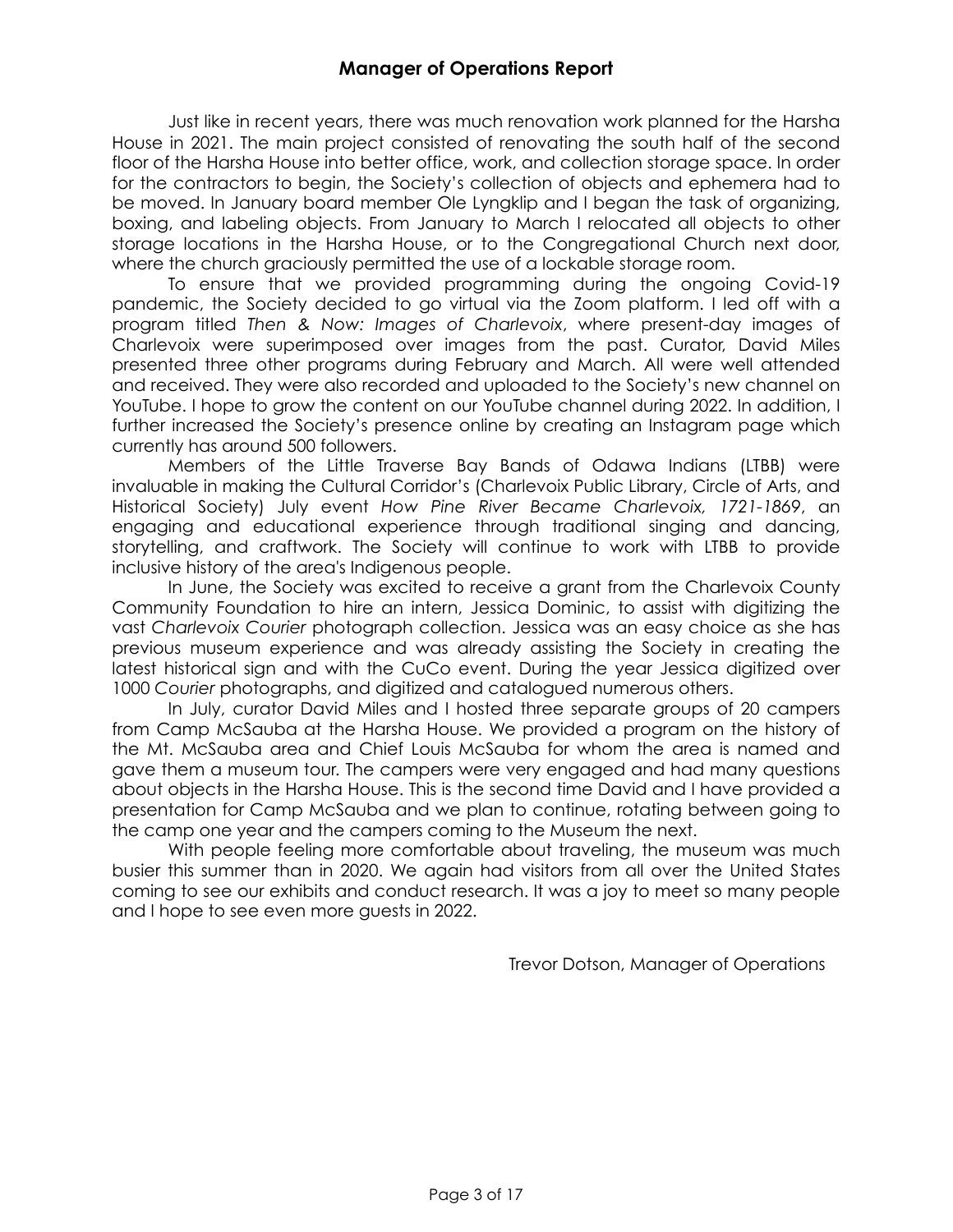2021 began with the uncertainty that surrounded Covid, but the Historical Society adjusted. Instead of the usual in-person programs, we shifted gears with prior programs modified to shorter versions on the Zoom platform. They were very satisfyingly received. My first and second were presented in March, on Charlevoix's hotels and the railroad's arrival here in 1892. April concluded the series with the schooners and palatial yachts that came to Charlevoix over the late 1800s to 1941.

 Word of this reached North Central Michigan College in Petoskey, which soon invited us to participate in its Lifetime Learning Club program, also on Zoom. The first one done, in May, was my program on how our 2020 publication, *Boulders: The Life and Creations of Earl A. Young in Charlevoix, Michigan* was put together. This was followed by a repeat of the hotels program in November, with requests for more after the new year.

July 31, 2021 was the 300<sup>th</sup> anniversary of the passage of Jesuit priest Father Pierre Francois Xavier de Charlevoix by this area destined to receive his name. We marked the occasion with a month-long exhibit and an event on the 31st at the Charlevoix Public Library, also with activities at Charlevoix Circle of Arts. At the library, it was explained how that name came to be applied to both the county, and later the village at its northwest corner. Adding cultural entertainment and expertise to the event were a historian of the French presence in North America and performers and artisans from the area's Indigenous tribes. The event was very well attended.

Our engagement with the Indigenous people began with asking for input for another historic sign, our eighth, to be placed on the north side of the lower channel leading to Lake Michigan. The sign focuses on the native presence over the whole region, to the Atlantic, and also on the local presence and history. This reach-out for inclusion and diversity turned out to be one of the most rewarding experiences of my years with the Society.

2020 saw our step-on bus tour guide business, covering the Earl Young Mushroom House and the town, dwindle to a sparse six. 2021 rebounded to a highly gratifying tenfold and more.

 The year was capped by two awards: the Historical Society of Michigan's State History Award for Outstanding Michigan History Publication for *Boulders,* and the Crooked Tree Arts Council's eddi Award for area arts and cultural organizations. The Charlevoix Historical Society has no time to sit still.

Part of the year was spent sorting through and scanning three loans of photos, negatives and slides into high-resolution images for our photo digitization project. The scanning is the preliminary step before entry into the Past Perfect photo and metadata program, which entails transfer of the photo and entry of all the relevant information involved in constructing a photo history and catalog plus search capability. The Society already has over 10,000 images entered into Past Perfect.

David L. Miles, Curator, Museum at Harsha House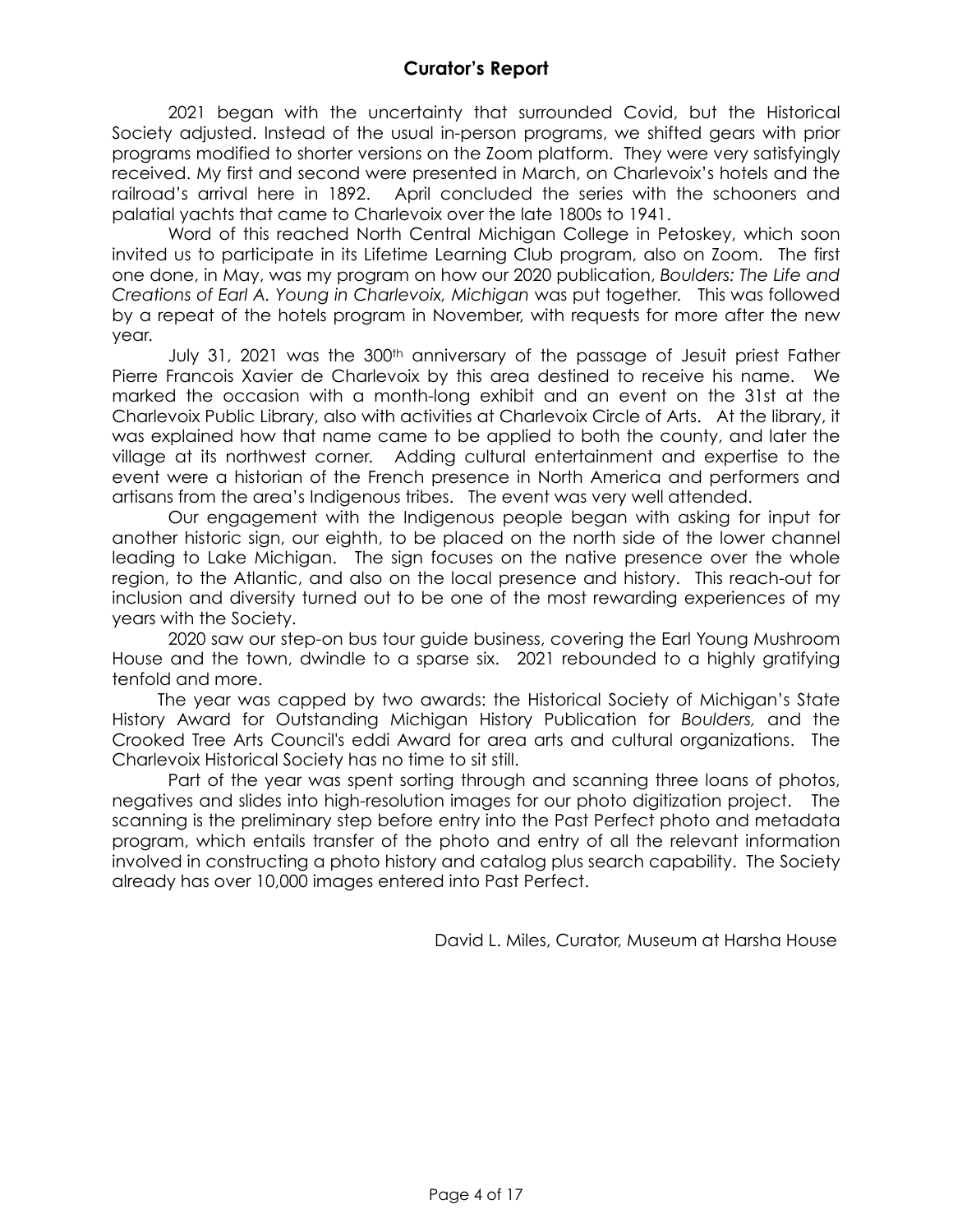# **Membership Report**

The Membership Secretary is responsible for maintaining lists of current members by category, issuing letters for membership renewal and sending acknowledgment letters for Patrons, Ralph Hamilton Circle renewals and donations. Email acknowledgments are sent to the remainder of the annual members renewing. This year we welcomed twenty-one (21) new members. The process for renewing was streamlined, and so far it seems to be working well. More and more, people are taking advantage of the website for online donations and renewals.

Annual membership dues remain a significant source of income for the Society and help cover day-to-day expenses. The Society wishes to thank all members and donors for their generous support of the Charlevoix Historical Society.

|                | Patron<br>(Family counted as one member)<br><b>Total Membership:</b> | 360      |
|----------------|----------------------------------------------------------------------|----------|
| Annual Members | Individual, Family, Ralph Hamilton &                                 | 248      |
| Life Members   | One-time donation of \$1000                                          | 112      |
| Category:      | Donation Level:                                                      | Members: |
| Membership:    |                                                                      |          |

Within our Membership are those who support the organization each year by becoming Ralph Hamilton Circle Members or Patrons, including Life members who make additional annual gifts:

| Ralph Hamilton Circle Members with an annual gift of \$150 | 50 |
|------------------------------------------------------------|----|
| 0r                                                         |    |
| Patrons with an annual gift of \$350 - \$3,000 or more     | 47 |
| (includes membership in the Ralph Hamilton Circle)         |    |

Although the total membership number is slightly down this year, membership dues received of \$42,725 are about the same as 2021, thanks to the generous donations received from Patron members.

Often families choose to honor loved ones with honorary gifts or memorials. These gifts are greatly appreciated and help us continue our work in preservation and restoration. This year, memorial donations took on a larger role as the Society was named as the beneficiary for several members or Charlevoix residents who passed.

Every year the Society hosts a reception for its Ralph Hamilton Circle members as a way of saying "Thank you for your support". The theme of the reception at the Depot on September 1 was celebrating Indigenous culture in the area. We were so fortunate to have "Voices of Greensky" perform (pictured at right below), as well as artwork and artifacts on display, and catering featuring native dishes.

#### Susan Van Wieren, Secretary



Membership:

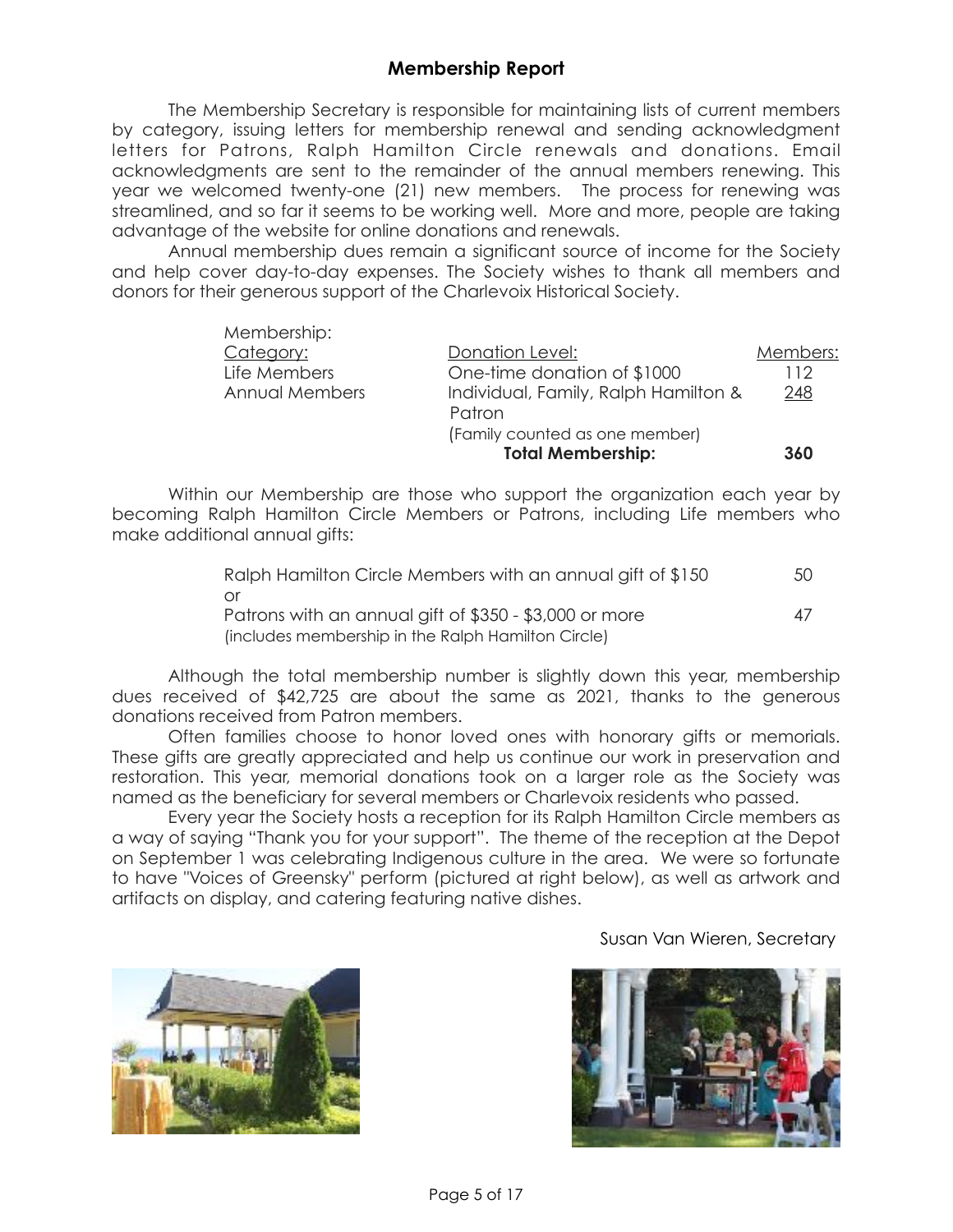#### **Museum Committee**

The Museum Committee members are Ed O'Neill, Chuck Cleland, Trevor Dotson, John Duerr, Ole Lyngklip, and David Miles. The committee is charged with overseeing activities related to the collection including acquisition, cataloging and organization, access, preservation and restoration, and the creation of exhibits. The goal is to preserve our physical artifacts and to make our digital resources readily accessible both onsite and online.

Museum staff and volunteers were very productive during 2021 with digitizing and cataloguing items donated to the museum. In the first half of the year, staff, along with intern Jessica Dominic, and board member Ole Lyngklip digitized and catalogued nearly 300 photographs into our collections management system, PastPerfect. An additional 64 three dimensional objects were also catalogued. These photos and objects are now available for visitors to the museum to view within our PastPerfect database, and can further assist with their research as well as our own. Also during the first half of the year, Ole volunteered his time to organize, number, and house thousands of photos from the *Charlevoix Courier* donation in archival sleeves and boxes. These photos are now ready to be digitized.

In mid-July, we ceased cataloguing photos and objects into PastPerfect so that our current metadata could be reviewed and revised. This was the perfect time for Jessica to focus on digitizing the photos from the *Courier*. Jessica digitized around 1000 photographs from the *Courier* collection, and volunteer Kitty Warner digitized nearly 200 more. David Miles digitized around 550 loaned photographs from three different donors. All of these photos can now be catalogued into our already vast photograph collection.

#### **Metadata Project Status:**

The revision of the cataloging metadata was completed in 2021 and is ready to be loaded into a new museum collections software system. The primary focus was on the creation of authority files, the application of authority control, and general metadata enhancement. Authority files were created for persons, subjects (topical, geographic, corporate names, titles, and events), and genre.

Name authorities: The authority file for personal names following FAST and Library of Congress (LC) practice and guidelines. The authority file established names for 5,446 people with 330 cross-references and 1,165 other references. While most of the corrections were made in the first phase of the project, an additional 871 corrections were made in the second phase.

Subject authorities: The subject authority records were either taken from the FAST authority file or created consistently with the FAST guidelines. Cross-references were created to link invalid subject terms to an equivalent established heading. The resulting subject authority file contains 2,846 established headings with 741 cross-references and 6,265 other references. While many corrections were made during the first phase, an additional 8,863 corrections were made in the second phase.

Genre authorities: The Getty Art & Architecture Thesaurus (AAT) was used to identify the genre. The genre authority file contains 687 headings from the AAT thesaurus with 1,295 other references. Applying the AAT genre headings required assigning a new genre heading to every catalog record.

Trevor Dotson, Acting Museum Chair

Edward O'Neill, Metadata Project Manager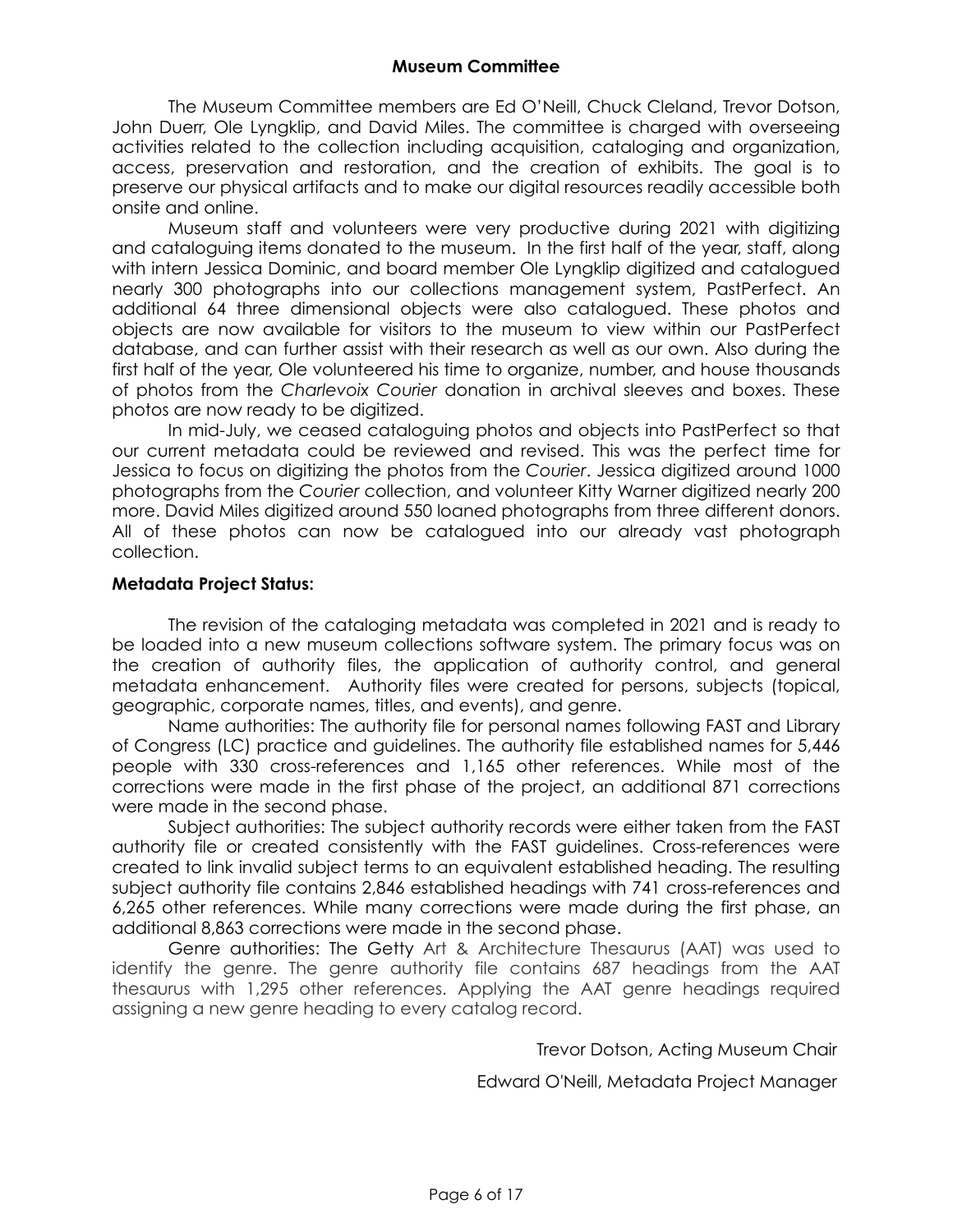In 2021 the Charlevoix Historical Society was still dealing with the pandemic situation, so many marketing and promotional initiatives were reduced or put on hold. We were able to reintroduce some programs after the year hiatus.

Our step-on motor coach tours of the Mushroom Houses regained momentum with 65 tours. Dave Miles also conducted seven walking tours. Nearly 200 Mushroom House guidebooks were sold during the year.

Earl Young's Mushroom Houses have become a very popular attraction for the Charlevoix community, so much so that the homeowners have had some issues with increased traffic and rogue trespassers. We assure our membership and the community that we are a good partner and steward for the homes. The motor coach tours through the Historical Society are respectful and keep people in the areas where they are allowed (on pavement). In addition we have updated our brochure to include verbiage about the homes being privately owned and to be respectful of privacy. The Mushroom House self-guided tour brochures were again one of the most popular brochures given out in Charlevoix.

The Society placed a cooperative advertisement with the Charlevoix Cultural Corridor (CuCo) in the Charlevoix Guide which printed 45,000 copies. The digital version was also viewed over 50,000 times.

The Society's email newsletter ended the year with 340 subscribers and a higherthan-average open rate (53.9%) which has helped keep the Society's offerings top of mind.

 The Facebook page grew by 290 followers, and an Instagram account was started and gained almost 500 followers in one year. More important than followers is the great engagement our posts have received with comments and shares. The Society's website has been updated periodically throughout the year to reflect events, exhibits and an overall fresh appearance. The membership section was revised to be more user-friendly and store products were also rearranged to have more impact.

 In the Museum store at Harsha House, sales were up 36% compared to the prior year. Much of the increase is attributed to Dave Miles' hit book: *Boulders*. We have seen an increase of online sales. We are looking to improve the appearance of the store and better promote it in 2022.

Amanda Wilkin, Marketing and Publicity Chair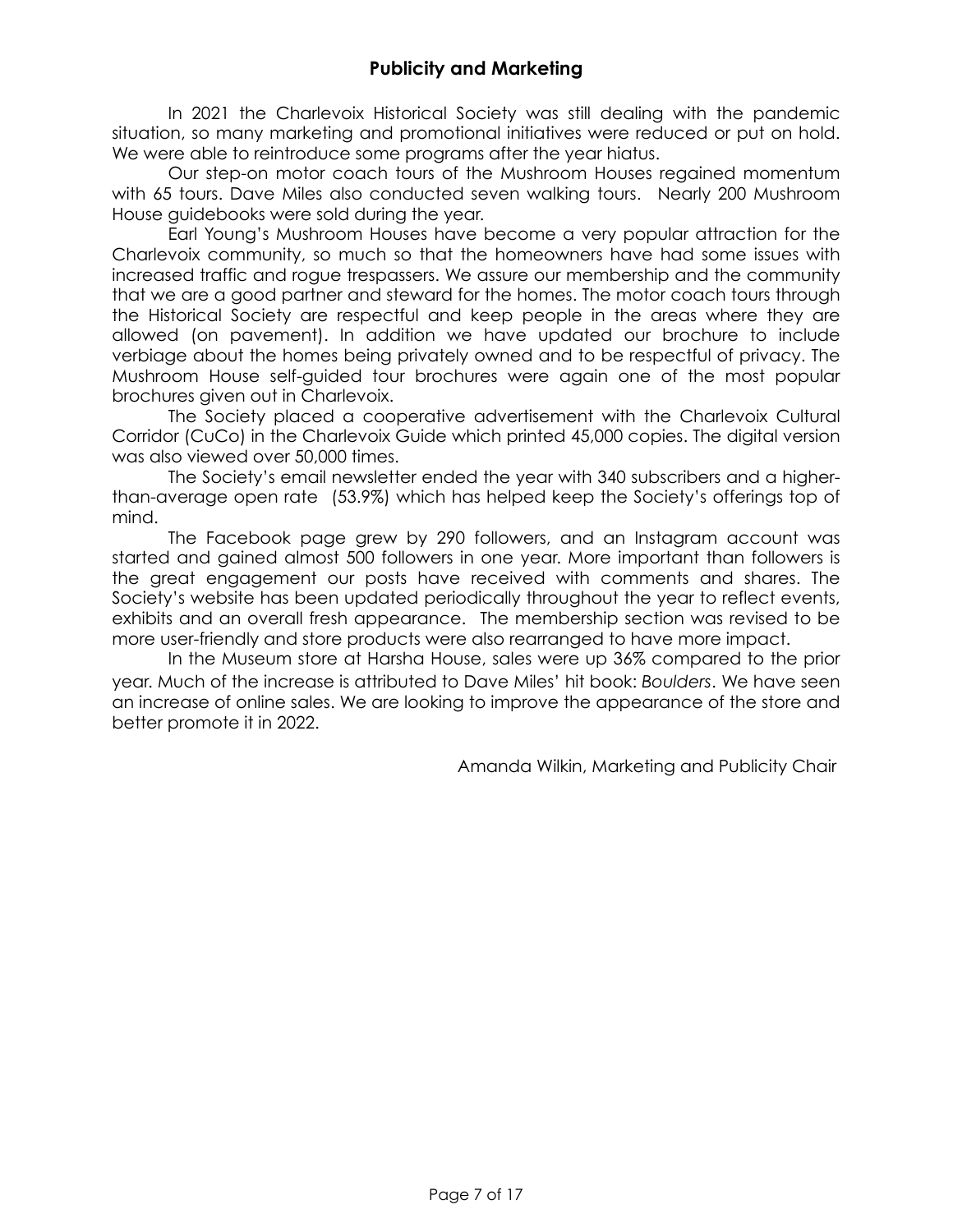2021 saw a complete overhaul of half of the  $2<sup>nd</sup>$  story of the Harsha House Museum to fulfill needs related to artifact storage and curator workspace. Since this area of the historic home had not been updated since they were converted into apartments years ago, this was a significant project. Taking recommendations made by Rick Neumann in our Master Plan document, we worked with contractor Robert Jess of Freshwater Charch to accomplish a great task. Installing adequate HVAC systems for the proper storage and care of artifacts plus lighting for workspaces also meant upgrades to the electrical system in the home. Carpet was removed to expose hardwood flooring, plaster was repaired and repainted, and a bathroom was put back into working order with new fixtures and amenities for staff use.

Now the south side of the 2<sup>nd</sup> story is poised and ready for our curators to set up their workspaces, complete with great lighting, preparations to upgrade I/T systems, a new employee restroom, and a clean slate for the organization and storage of the museum's artifacts and artwork collection. With this project complete, the Historical Society looks forward to constructing an addition off of the museum annex of the Harsha House to serve as a fire-resistant storage vault so that our photo collection can be safely and properly stored for decades to come.



Lindsey J. Dotson, Buildings & Grounds Chair







**After** renovation

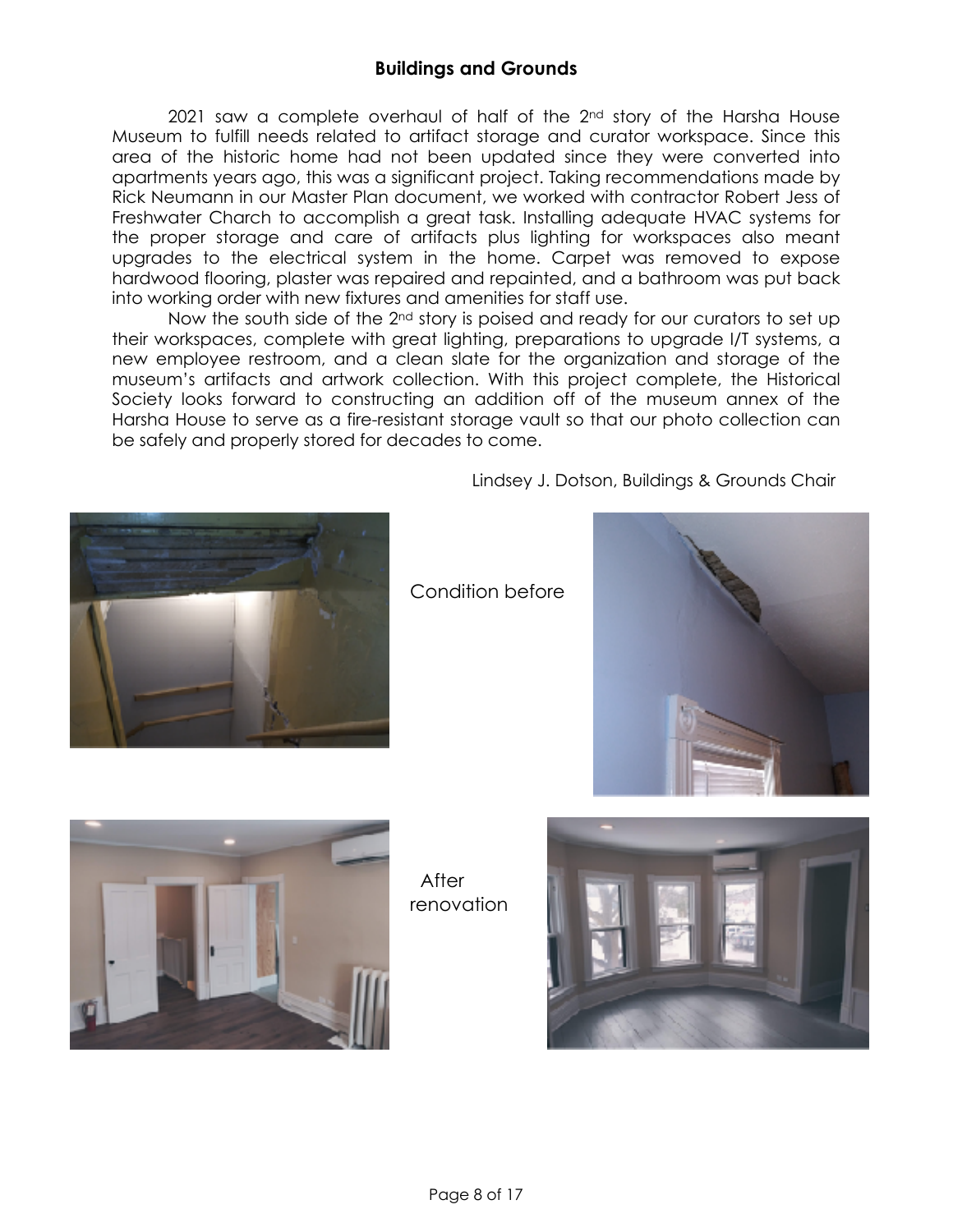In 2021 our schedule was a mix of in-person and online programs delivered via Zoom to remote audiences. The Society's Zoom programs started on February 10 when Trevor Dotson presented "Then and Now: Images of Charlevoix" - a pictorial journey through Charlevoix using images from the 19<sup>th</sup> & early 20<sup>th</sup> century overlaid with images of what that location looks like today.

On March 23rd, Dave Miles did a program titled, ""The Railroad in Charlevoix", which describes the complex maneuvering that transpired to bring the first railroad to Charlevoix in 1892, the last of the major northern Michigan communities to receive one.

A program titled "Schooners and Palatial Yachts of Charlevoix" was presented by Dave Miles on April 20 and surveyed the era of the schooners and palatial yachts that once made our channels and lakes picturesque beyond compare.

All of our Zoom programs were recorded and uploaded to the Society's YouTube channel.

The Society was asked by North Central Michigan College's Lifelong Learning Club to present a lecture in conjunction with their History Hounds program. Dave Miles talked about "Boulders: The Life and Creations of Earl A. Young in Charlevoix, Michigan" on May 17, also via Zoom. He explained how the Society's latest publication came to be written and offered a look at Earl's artistic development from the time of his first creation, 1919-1921, to the completion of his last work in 1973. This same program was presented by Dave Miles in person at the Charlevoix Public Library on September 14.

Our return to an in-person program at the Depot was on June 29 when Society board member, author, and renowned expert on Indigenous history, Chuck Cleland, presented a book talk on his latest work titled: "Further into the Wilderness: The Culture of the Great Lakes Indigenous People in the 18th-19th Centuries".

On July 31, the Charlevoix Cultural Corridor marked the occasion of the 300th anniversary of the date that Jesuit priest, historian and explorer Father Pierre Francois Xavier de Charlevoix was known to be near this area. The event took place at the Charlevoix Public Library and Charlevoix Circle of Arts. Guests learned about the region during this period and the Anishnabek, whose physical and spiritual home this locale has been for centuries. They called it *Zhiingwaak Ziibiing*, or Pine River. At the Library. there were kids activities, a Historical Society exhibit, quill artwork on display, Indigenous storytelling and a program on the voyageurs by an interpreter from Mackinac State Historic Parks. Bear River Pow Wow Singing and Dancing Group, featuring Raymond and Leroy Shenoskey performed. The event was very well attended and received.

A special program called "The Architecture of Jack Begrow" was presented on July 18 at the Depot by Begrow's daughter, Janet Begrow Chambers. The late Harold Jack Begrow, AIA, was a renowned architect in Charlevoix for more than 40 years.

In December, we were so pleased to be able to revive our Holiday Dinner at Grey Gables and usher in the holidays with a nice-sized crowd.

Denise Fate, Acting Chair



(l) Raymond and Leroy Shenoskey at the Library Garden on July 31.

(r) The *Jimaan* used to traverse Lake Michigan

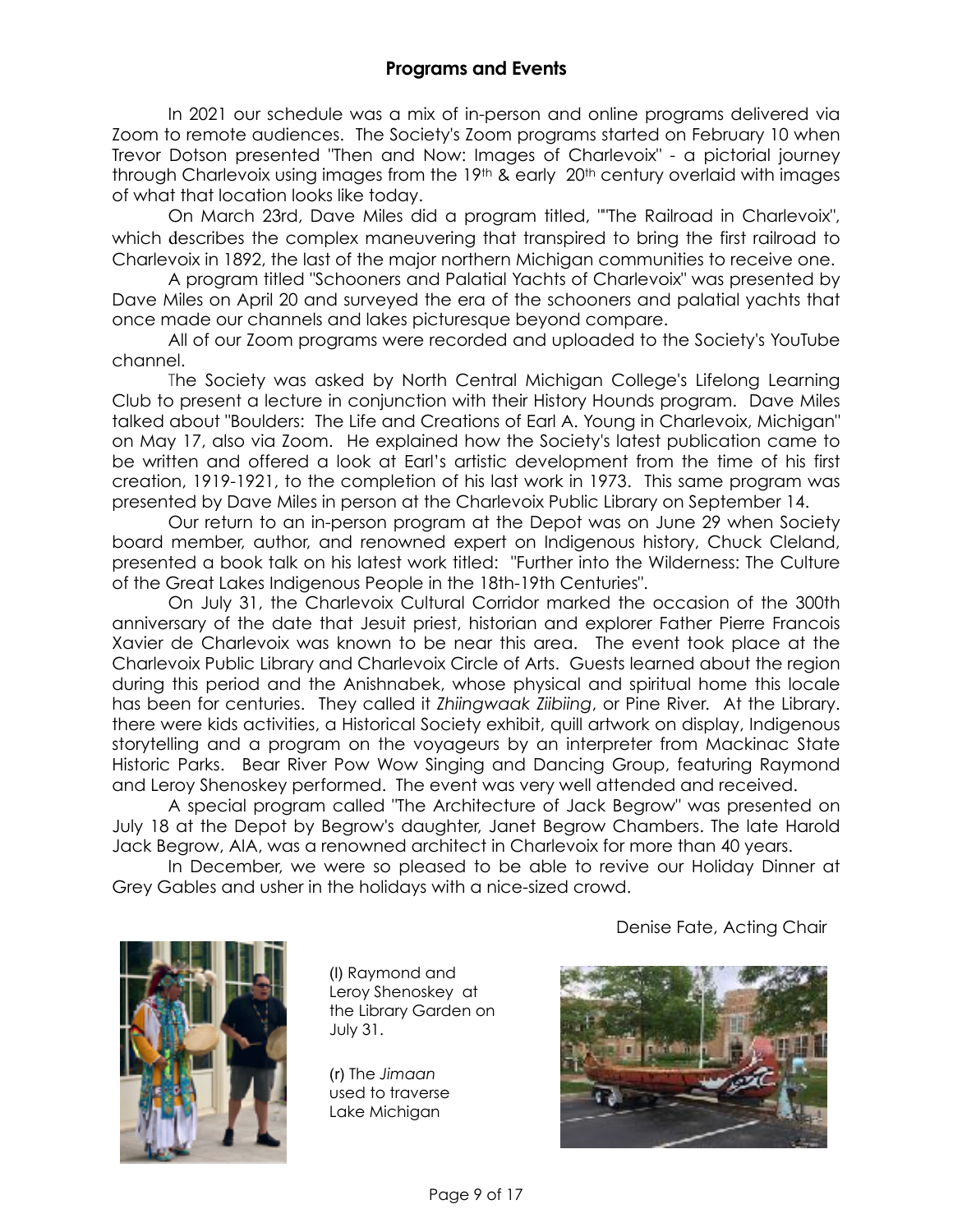# **Finance Committee**

The Charlevoix Historical Society was again financially successful in 2021. Many thanks to our generous members and patrons for their gifts. Also many thanks to our employees, officers and board members for their hard work and teamwork, which made our success possible. In summary, here are some highlights:

- **•** Members and patrons gave close to \$43,000 in donations, on par with last year.
- **•** Memorial donations took on a larger role as the Society was named as the beneficiary for several members or Charlevoix residents who passed. Gifts totaling \$10,670 from generous donors all over the country were received.
- **•** A raffle held for unique experiential prizes was conducted and raised close to \$4,000.
- **•** Store sales, including the book *Boulders* were very strong at \$25,500, an increase of 35% from the previous year.

Balance sheet assets increased during the year due to capital improvements, and our cash balance at year-end totaled \$91,117, down \$10,686 from the prior year. The society remains in a good financial position to continue its mission well into the future. Thanks again to all who helped make this possible.

Craig Mann, Finance Committee Chair

## **Volunteer of the Year**

The Volunteer of the Year was announced and presented at the Society's holiday dinner at Grey Gables Restaurant in December. The recipient was Jessica Dominic, who as a member of the Little Traverse Band of Odawa Indians played a crucial role on the Society's task force on diversity and inclusion. She devoted much time, energy, experience and knowledge to the group as we navigated difficult topics and varying opinions. We were lucky to find her early in the year, and even more fortunate to learn that she loves history and working with museums. So, by June she was actually engaged as a part-time employee.

Denise Fate, President

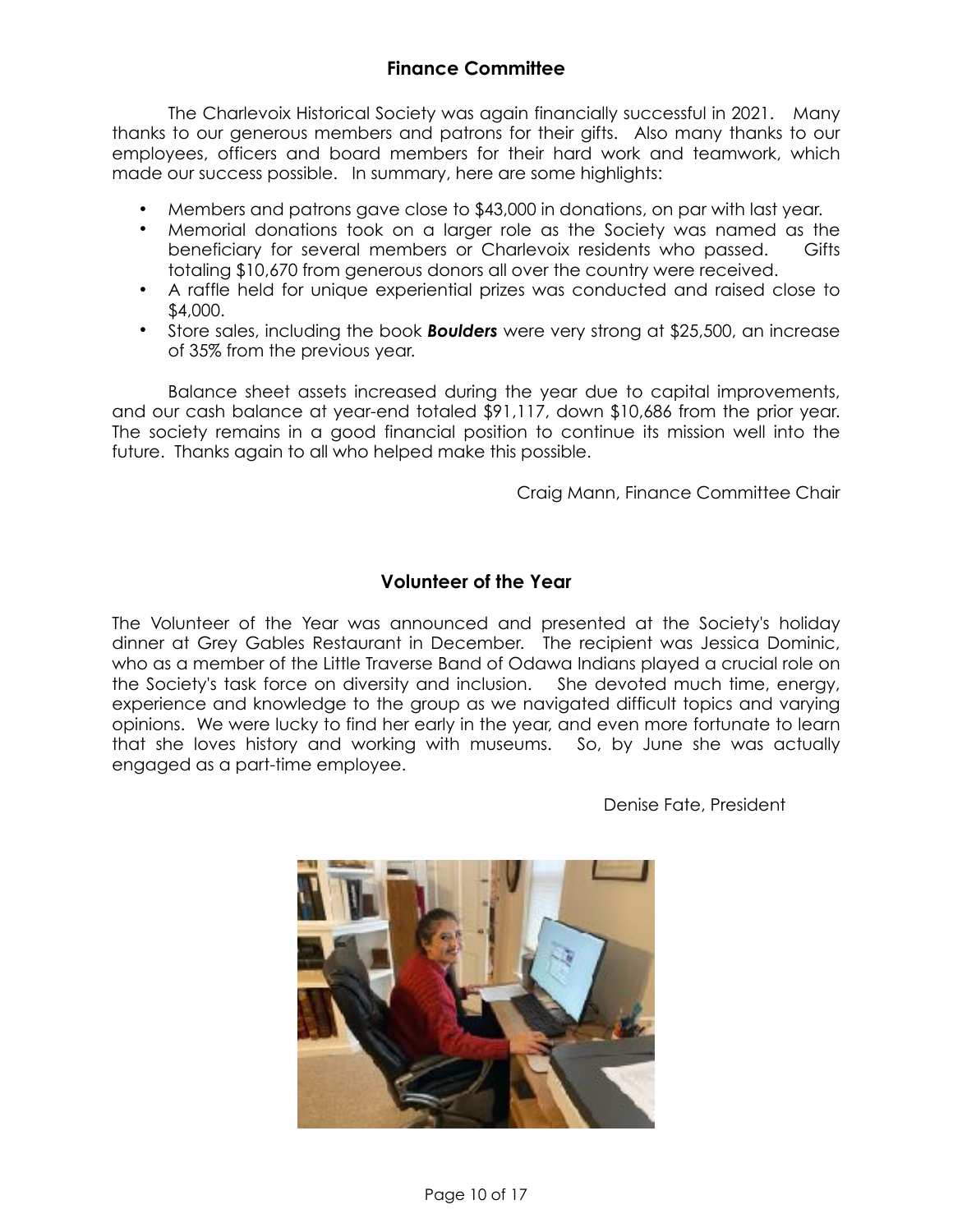# **Embrace.Preserve.Cherish. Capital Campaign**

Over the course of 2021, \$77,698 in contributions were received, including the grants awarded. Balances at year end totaled \$103,698 in the endowment fund, and \$92,515 available in the non-endowed capital funds. Projects which were completed with capital funds in 2021 included renovations to the 2nd floor and electrical upgrades at the Harsha House, at a cost of approximately \$88,000, \$50,000 of which was covered by a single benefactor gift.

Projects planned for 2022/23: I/T upgrades (est. \$25,000) to improve the security and performance of the computers systems, a new roof and other repairs and restoration at the Train Depot (est. \$50,000+) and fire-resistant collections vault at the Museum at Harsha House for the storage of the photo collection (cost tbd).

For the gifts received in 2021, we would like to express our sincere appreciation to all donors (listed below).

Denise Fate, Co-Chair

2021 Donors:

Gary & Denise Fate Mike & Kim Foster Frey Foundation Jon B. and Lisa Mower Gandelot Bill and Pam Gnodtke Constance Hagelshaw Ralph & Mary Lynn Heid Ole Lyngklip Jr. Joseph A. Paradis III Ken & Shirley Polakowski David & Joan Robinson Julia Taylor USDA Rural Development Grant



# EMBRACE, PRESERVE, CHERISH.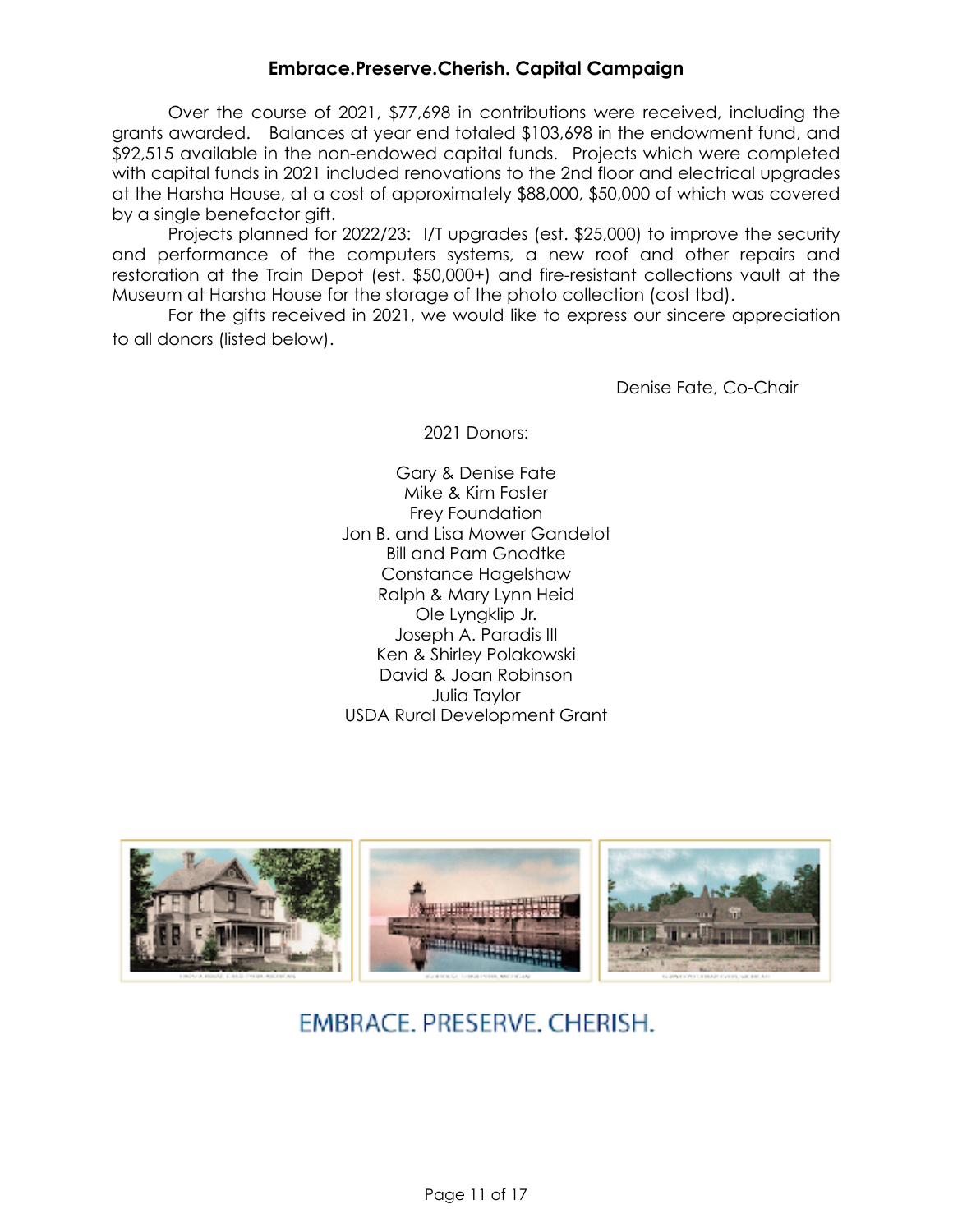# **Members of the Charlevoix Historical Society, 2021**

**Patrons:**

### **Diamond Level (\$3,000 or more)**

Robert J. & Zeze Jess\*, Ole Lyngklip III

### **Platinum Level (\$2000 - \$2999)**

Adrienne Osborne Ives\*, Craig & Deborah Mann, Paul & Linda Weston

## **Gold Level (\$1000 - \$1999)**

Mike & Rhea Dow\*, Virginia Ewing\*, Paul & Sally Hoelderle, Lynne & Mason Rosenthal

#### **Silver Level (\$500 - \$999)**

Ace Hardware, Belvedere Club, Patrick & Beth Camilleri, Charlevoix Commercial Center, Charlevoix State Bank, Brian Dooner, Fr. Pierre Knights of Columbus, Denise & Gary Fate\*, Grey Gables Restaurant, Ralph & Mary Lynn Heid\*, Kay & Don Heise, Dale & Diane Herder, Richard & Perry Irish Hodgson, Katherine Liggett, Nu-Core, Inc., Ed O'Neill & Susan Kroll, Joseph Paradis III\*, Richard & Diane Platt, Mary Taylor, Susan Van Wieren, Jack & Katherine Weber, David & Judith Wilson, John S. Wilson\*

#### **Bronze Level (\$350 - \$499)**

Thomas & Maryalice Armstrong, Vincent & Mary Ann Chew, John & Jeri Duerr\*, Phyllis Elzinga, Stefany Freeman, Robert & Jan Grupp, Bill & Dottie Holmes, Tom & Sue Kirkpatrick, Ken & Nancy Kline, Denise Leduc, Michael Lindley, William & Linda McLaughlin, Lisa Miller, Visit Charlevoix, Don & Vicki Voisin\*, Jerry & Sandy Willis

#### **Ralph Hamilton Circle Members**

(Patron Sponsorship includes Circle Membership)

Mary Adams\*, Marsha Baird, Julia Ann Bandfield\*, Charles Bingham, Walter & Lynn Bleakney, Steve & Marsha Braun, Stanley & Jennifer Harsha Carroll\*, Roger & Sheila Christensen, Chuck & Nancy Cleland, James & Lori Dane, Tom Darnton, Dick & Jan Dilley*,* Gerard & Alicia Doan, Charles & Jane Duerr, Ted & Marilyn Dumbauld, Lynn & Janice Evans, Mike & Kim Foster, Joanne Friedman, Joan Funk, William & Pamela Gnodtke, Ellen J. Goldstick, Steve & Sue Goslee,, Steve Hansen\*, Joyce & Bruce Herbert, Janie & Ervin Hire, Kristin Jones, Jocelyn Laurent, Kathie & Steve Libert, Kip & Linda Linklater, Joan & Chuck MacGillivray, David L. Miles, Richard & Linda Mueller\*, Gretchen Olsen, Steve & Kathy Paterka, Chris & Ginger Payne, Kevin & Gay Peters, Barry & Karen Pierce\*, Ken & Shirley Polakowski, Jeff & Nancy Porter, Roger & Cynthia Postmus, Joy Ann & James Price, Jerry & Connie Rogers, Robert Schrock, Buck & Cindy Scott, Danna & Wade Segrest, Site Planning, Inc., Mark & Valerie Snyder, Beth Strawbridge, Tom Toomey, David Williams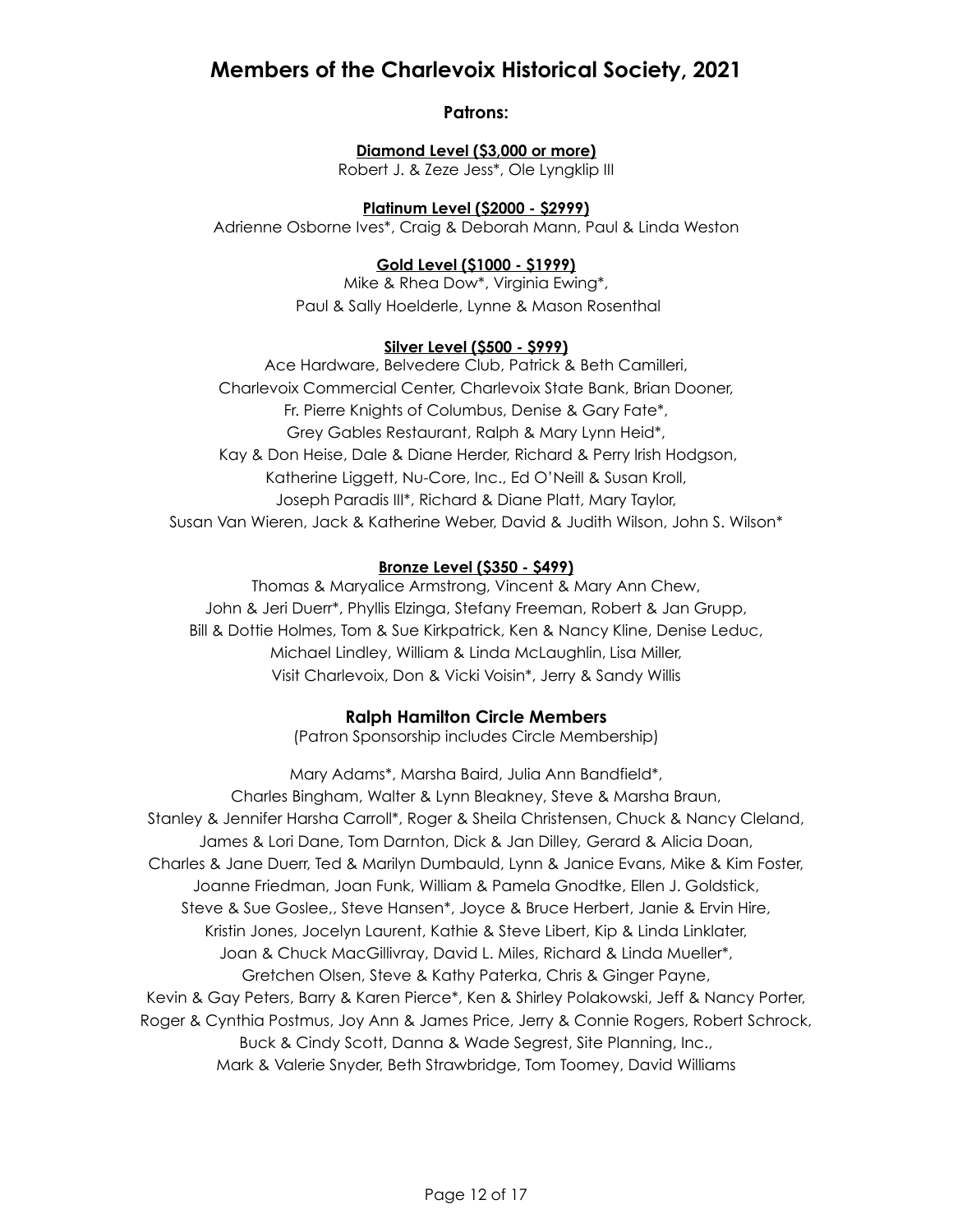#### **Family Members**

Leanne Ackert, Suzanne Ackert, James & Patricia Aikin\*, Ruth Augustine, Bruce and Susan Auten, John & Debbie Belfy, Rick & Jean Belvin, Cathy Benson, David & Martha Boprie, Richard Brandi, Jeff Brown, Jennifer Brown**,** Deborah Buchanan, Randall & Sharon Bytwerk, David & Suzanne Campbell, Bill & Judy Carey, Pat & Mike Carland, Bob & Ruth Chapman, Eugene & Nan Ruth Chardoul, Dave & Julie Christiansen**,** Mike & Eileen Chrzanowski, Jo Ann Cline, Beth and Christopher Cowie**,** David E. & Elizabeth Domann, Richard & Connie Dexter, Trevor & Lindsey Dotson, Charles & Julia Eisendrath\*, Clint & Audrey Etienne, Toni Felter & Ann Gorney, Virginia Finney-Lahde, Bill & Karen Foss, Jonathan & Lynn Friendly, Peggy & David Gallinat, Bill Gardiner, James & Christel Gibbons, Dennis Halverson, Charles & Nancy Harpham, Nancy Harrison\*, Gordon & Sharon Hassing**,** Michael & Christine Heroy\*, Lesley Hershman, Carol & Jon Hisey**,**  Andrew & Stephanie Hittle, H. Daniel Jones III. Robert Kaplafka & Laura Keyes**,** Anne Kelly, David Kirkpatrick, Sharon Knutson, Tammy Legenza, Dr. Jack MacKenzie, John & Vera McKown, Jamie McLane, Robert & Kimberly Molter\*, Gary & Kathy Moore, Loren Musilek, Michael & Laurie Nedelman, Paul & Joan Nowak, Jay & Sally O'Connor, Marita & Angelo Parrish, Meredith Patton, Leandra Peak, Keith & Laura Podob, Carl & Barbara Roehling\*, Marty & Jerry Richardson**,** Don & Judith Schneider, Lore Silberman\*, Dr. & Mrs. Jerome Sitner, Larry & Dorothea Smith, Bill & Betsy Stewart, Jim & Elise Straus, Donald Swank, John & Anne Teesdale, Ronald & Carolyn Weislik, Daniel Tukel, Susan Tukel, Kathyrn and Douglas Vance, Joseph & Christie Vogelheim, R.J. Waddell, Phillip Wampler**,** Cindy Whitley, Joseph & Beatrice Wollam, John & Anna Young

#### **Individual Members**

Barbara Adams, David & Lillian Arnold, Anna Austin, Susan Barnett, Joseph Beaudoin, JoAnne Beemon**,** Renae Bennett, Susan Brochu-Hoshield, William & Gloria Broder, Julie Carmody, Geoffrey & Lynn Coleman, Aimee Cooper, Sara Cowan, Katherine Craig, Emily Crook, Dean & Joyce Davenport, Ryan Deery, Billie D'Entremont, Renee Durbin, Beverly Eby, Charles Ervin III, John Farrow**,** David & Nancy Fowler, Linda Campbell Foy, Catherine Francis, Lawrence Freedman, Roberta & Peter Gluck, Marsha & Steve Hall, John Mason & Mary Hart, Linda Harvey**,**  Tina Heugh, Bradley Jones, Barbara Kopitz & William Lichtig, Jackie Krutsch, Amy Lalewicz, Jayne Larion, Kate Left, Larry Levengood, Lois Lewis, Georganna Monk, Marilyn Novak, Charlene Novotny, Mrs. Robert Ogle, Jan Olach, Charles Paterka, John Porter, Judith Primak, Ann Puffpaff, Jordan & Rhoda Raider, James Reamsnyder, Geoffrey Reynolds, Jane Rodgers, Davonne Rogers, Steven Seely, Jo-Ann Seitzinger\*, James Skelly, Mick Smith, W.C. Smith, John Soderman, Mary Beth Soellner, Carol Stephan, Paul Stephan, Kate Stewart, Wayne Sundberg, Sally Suomela, Joseph & Carolyn Surico, Richard and Mary Ann Throop, Kitty Warner, Janet Williams

#### **Life Members**

Rebecca Allard, Patty Beck, Michael & Mona Bergeon, Thomas Bickersteth, Thomas Bleha, Lowell Blossom, Dick & Sheilah Bogart, William & Erika Brewer, Michael Brode, Sylvia Burns, Virginia Cash, Patricia Chamberlin, Barbara Danly, Pat & Nancy DeCastro, Thomas DeKorte, D.P.M., Marjory Dinwiddie, Bruce Douglass, Joyce Duke

\* Also a Life Member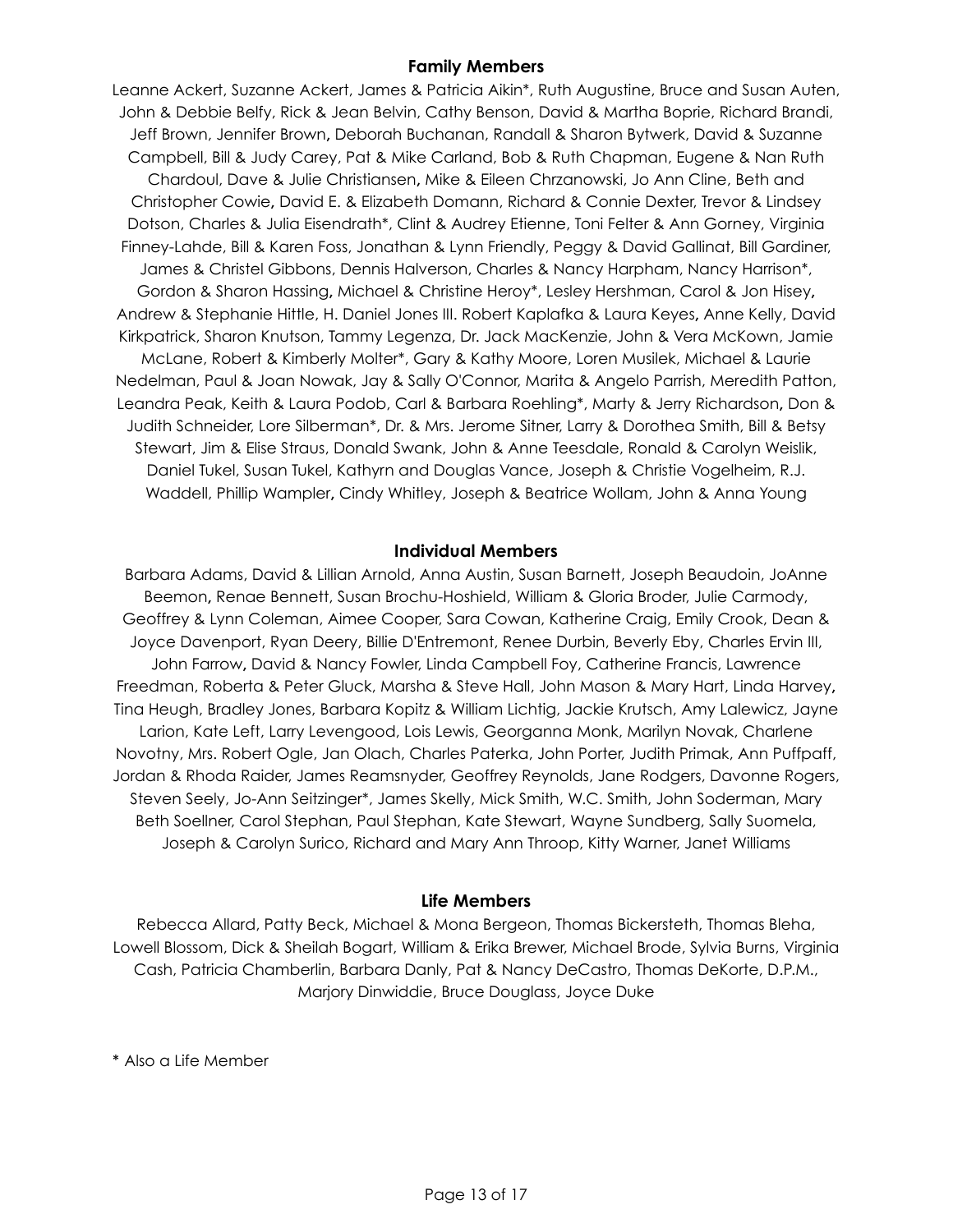| <b>Charlevoix Historical Society</b>           |           |
|------------------------------------------------|-----------|
| <b>Income Statement</b>                        |           |
| January - December 2021                        |           |
|                                                |           |
|                                                | Total     |
| Revenue<br>Grants Income                       |           |
| <b>Foundation and Trust Grants</b>             |           |
|                                                | 15,021    |
| Capital Campaigh thru CCCF                     | 15,000    |
| Capital Campaign Income                        | 59,500    |
| <b>Total Grants Income</b>                     | 89,521    |
| Contributions                                  |           |
| Individ, Business Contribution                 | 7,949     |
| Legacies and Bequests                          | 10,671    |
| Contributions                                  | 18,619    |
| Investment Income                              | 2,175     |
| Membership Dues & Assessments                  | 42,725    |
| Misc Sales                                     | 170       |
| <b>Shop Sales</b>                              | 25,319    |
| Museum Admissions                              | 2,187     |
| Depot Usage                                    | 3,900     |
| Special Events Income                          | 13,877    |
| <b>Total Revenue</b>                           | \$198,494 |
| <b>Total Cost of Goods Sold</b>                | 9,565     |
| <b>Gross Profit</b>                            | \$188,929 |
| <b>Expenditures</b>                            |           |
| Museum Expenses                                | 12,163    |
| <b>Membership Expenses</b>                     | 2,295     |
| <b>Depot Building Expenses</b>                 | 6,277     |
| <b>Fundraiser &amp; Special Event Expenses</b> | 3,235     |
| Harsha House Building Expenses                 | 8,986     |
| <b>Operations Expense</b>                      | 14,299    |
| <b>Historical Society Payroll Account</b>      | 67,082    |
| Depreciation Expense                           | 29,039    |
| <b>Total Expenditures</b>                      | \$143,376 |
| <b>Net Revenue</b>                             | \$45,552  |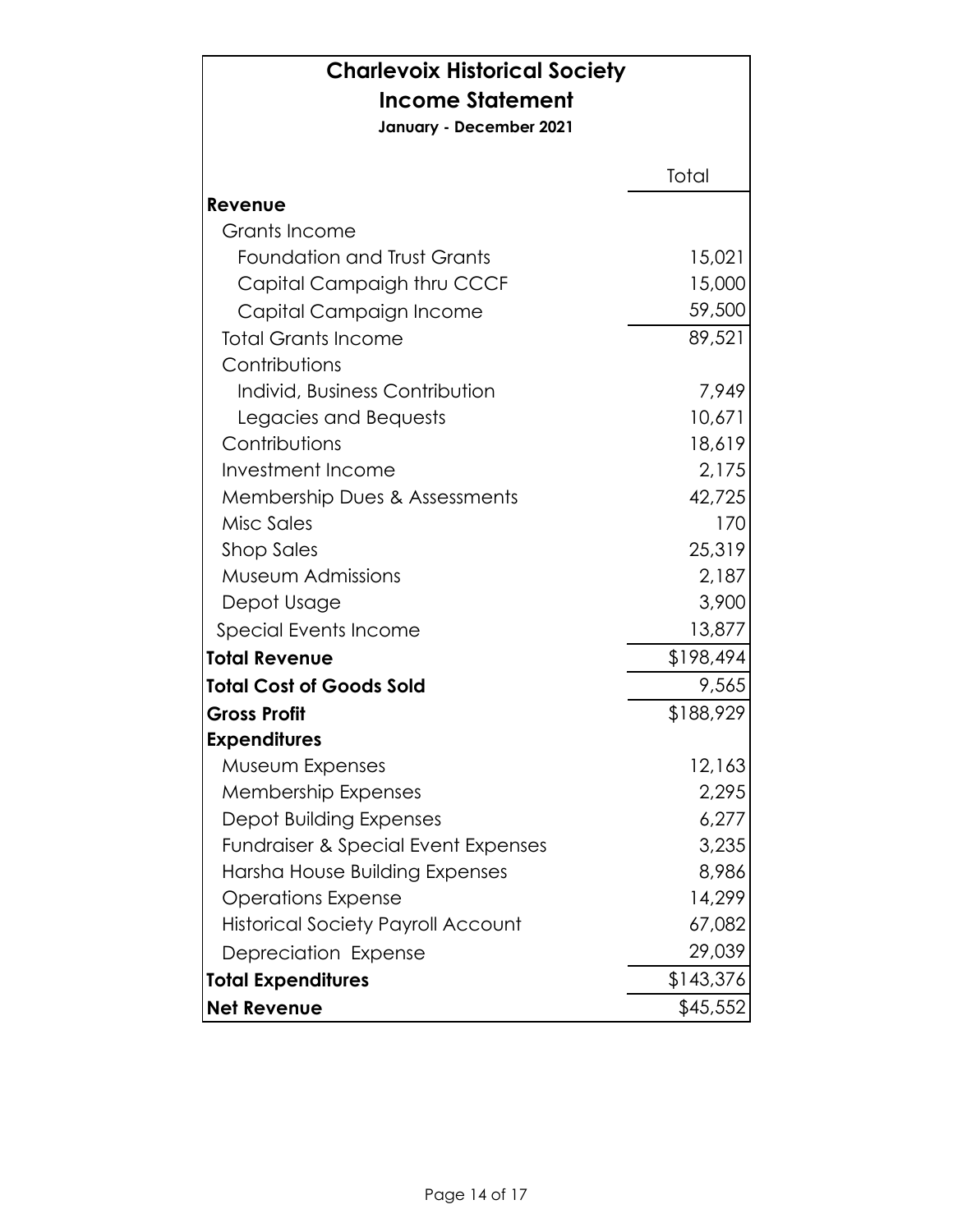| <b>Charlevoix Historical Society</b><br><b>Statement of Financial Position</b><br>As of December 31, 2021 |            |
|-----------------------------------------------------------------------------------------------------------|------------|
|                                                                                                           | Total      |
| <b>ASSETS</b>                                                                                             |            |
| <b>Current Assets</b>                                                                                     |            |
| Cash in Bank Accounts                                                                                     | \$91,117   |
| <b>Accounts Receivable</b>                                                                                | 667        |
| <b>Other Current Assets</b>                                                                               | 42,633     |
| <b>Total Current Assets</b>                                                                               | 134,417    |
| <b>Fixed Assets</b>                                                                                       |            |
| Depot Building                                                                                            | 395,354    |
| Harsha House                                                                                              | 412,167    |
| Furniture and Equipment                                                                                   | 57,037     |
| Land - Operating                                                                                          | 68,945     |
| Signage                                                                                                   | 20,929     |
| <b>Accumulated Depreciation - Investment Assets</b>                                                       | $-510,319$ |
| <b>Total Fixed Assets</b>                                                                                 | 444,113    |
| <b>TOTAL ASSETS</b>                                                                                       | \$578,529  |
| <b>LIABILITIES AND EQUITY</b>                                                                             |            |
| Liabilities                                                                                               |            |
| <b>Current Liabilities</b>                                                                                |            |
| <b>Accounts Payable</b>                                                                                   | 398        |
| Michigan Department of Treasury Payable                                                                   | 213        |
| <b>Total Current Liabilities</b>                                                                          | 611        |
| Long-Term Liabilities                                                                                     |            |
| Refundable Deposits Payable                                                                               | 2,950      |
| <b>Total Long-Term Liabilities</b>                                                                        | 2,950      |
| <b>Total Liabilities</b>                                                                                  | 3,561      |
| Equity                                                                                                    |            |
| <b>Opening Balance Equity</b>                                                                             | 92,028     |
| <b>Unrestricted Net Assets</b>                                                                            | 437,388    |
| Net Revenue                                                                                               | 45,552     |
| <b>Total Equity</b>                                                                                       | 574,968    |
| <b>TOTAL LIABILITIES AND EQUITY</b>                                                                       | \$578,529  |
|                                                                                                           |            |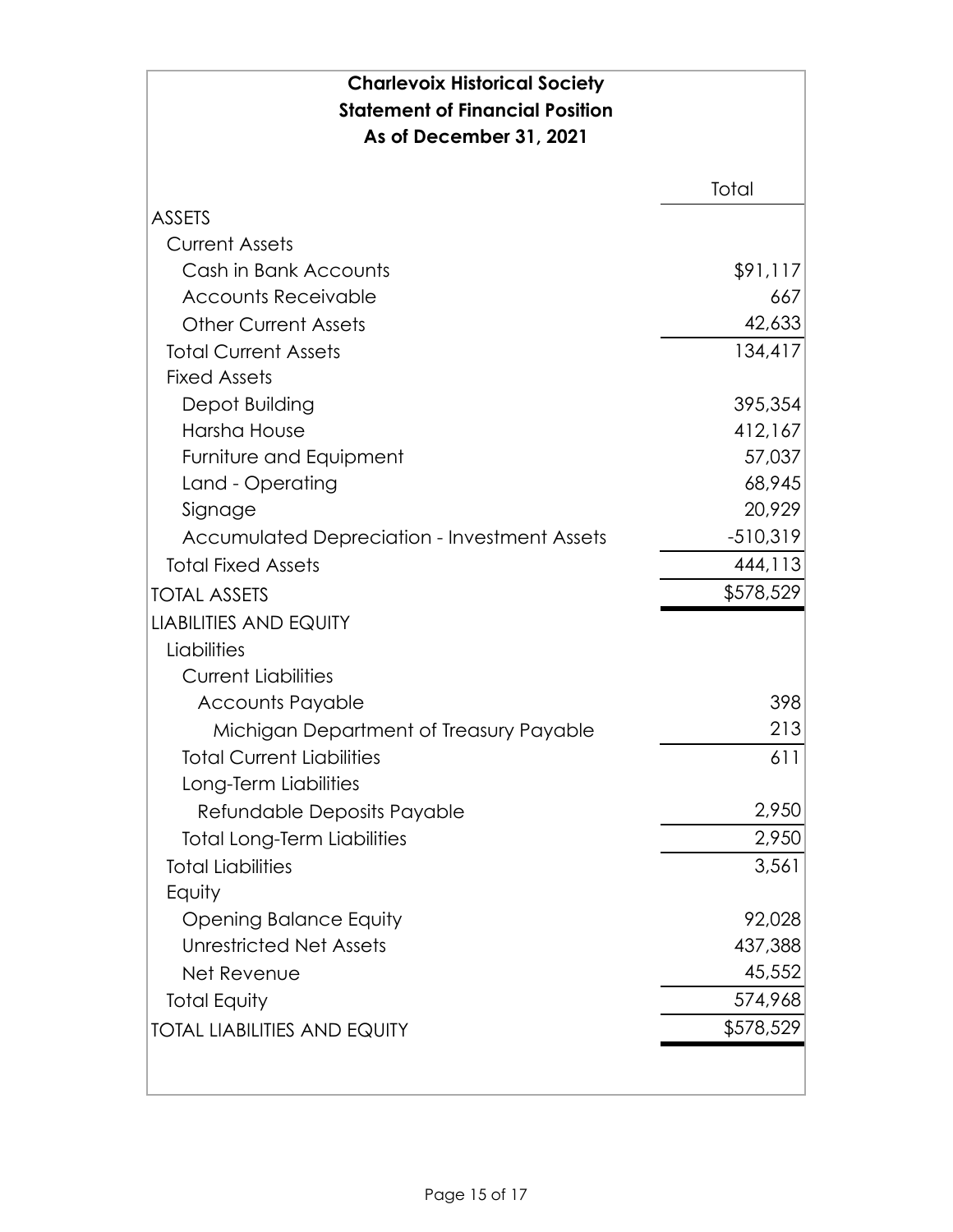# **Near Term Society Goals (2022-2024)**

The goals were established by the Board of Directors and staff.

## **Membership:**

- Increase overall number of members to over 400 with \$40,000+ in dues, and the share of Ralph Hamilton members and patrons
- More extensive communications to promote membership, including social media
- Solicit corporations for sponsorship or patronage
- Explore options for auto-renewal and sustaining memberships

## **Public Relations/Marketing:**

- Increase marketing of popular profitable items
- Enhance retail operation, focus on unique merchandise
- Social Media and Website: content & development planning
- Partner with Visit Charlevoix on Pinterest as feasible
- Continue support of bus and walking tours
- More exhibit promotion

## **Programs and Events:**

- Record or Live-stream programs from the Depot and Library, and build our program content on YouTube
- Continue to integrate diversity, equity, inclusiveness into programming, esp. Native American history in the area
- Engage youth in more of our activities
- Plan creative and engaging fundraising events
- Partner with Cultural Corridor on engaging seasonal events

## **Buildings and Grounds:**

- Develop maintenance and inspection plans for all properties
- Evaluate security systems

#### **Depot**

- 2022/23: Make minor cosmetic repairs per assessors recommendations and regrade bricks for improved accessibility
- 2022/23: Exterior repairs and restoration chimney, roof, gutters
- Make building accessible to visitors more often and freshen exhibits

#### **Museum at Harsha House**

- 2022/23: Construct fire-resistant collections vault
- Improve interior ramp for accessibility
- 2024-25: Replace/repair systems per engineering recommendations: boiler and plumbing; relocate gift store to rear entrance

#### **Lighthouse**

- **•** Make a decision on restoration of foghorns (replicas) and report to National Park Service
- **•** Concrete base repair, paint touch-up on ladder
- **•** Minor interior paint & window maintenance